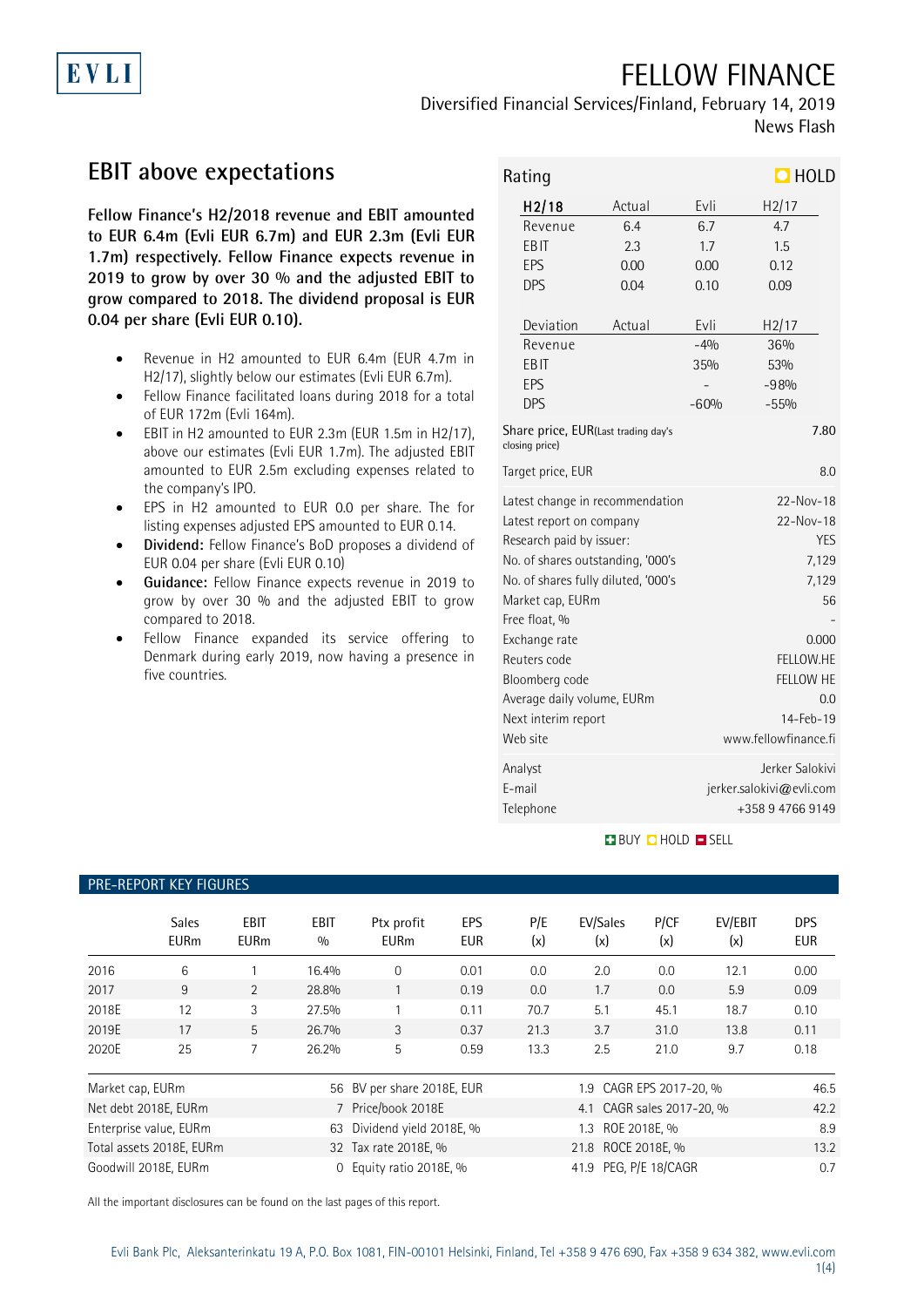#### Important Disclosures

Evli Research Partners Plc ("ERP") uses 12-month target prices. Target prices are defined by utilizing analytical techniques based on financial theory including (but not limited to) discounted cash flow analysis and comparative valuation. The selection of valuation methods depends on different circumstances. Target prices may be altered on the basis of new information coming to light in the underlying company or changes in interest rates, changes in foreign exchange rates, other securities prices or market indices or outlook for the aforementioned factors or other factors that may change the conditions of financial markets. Recommendations and changes by analysts are available at <https://research.evli.com/JasperAllModels.action?authParam=key;461&authParam=x;G3rNagWrtf7K&authType=3>

Investment recommendations are defined as follows:



The graph above shows the distribution of ERP's recommendations of companies under coverage in 1st of February 2019. If recommendation is not given, it is not mentioned here.

#### Name(s) of the analyst(s): Salokivi

This research report has been prepared by Evli Research Partners Plc ("ERP" or "Evli Research"). ERP is a subsidiary of Evli Bank Plc. Production of the investment recommendation has been concluded on 22.11.2018, 7:45. This report has been published on 14.2.2019, 11:25.

None of the analysts contributing to this report, persons under their guardianship or corporations under their control have a position in the shares of the company or related securities.

The date and time for any price of financial instruments mentioned in the recommendation refer to the previous trading day's closing price(s) unless otherwise stated in the report.

Each analyst responsible for the content of this report assures that the expressed views accurately reflect the personal views of each analyst on the covered companies and securities. Each analyst assures that (s)he has not been, nor are or will be, receiving direct or indirect compensation related to the specific recommendations or views contained in this report.

Companies in the Evli Group, affiliates or staff of companies in the Evli Group, may perform services for, solicit business from, hold long or short positions in, or otherwise be interested in the investments (including derivatives) of any company mentioned in the publication or report.

Evli Corporate Finance has managed or co-managed a public offering of the company's securities during the last 12 months prior to, received compensation for investment banking services from the company during the last 12 months prior to the publication of the research report.

ERP may pursue an assignment from the issuer(s) of the financial instruments mentioned in the recommendation or this report. These assignments may have a limited economic or financial impact on ERP and/or Evli. Under such assignments ERP may perform services including, but not limited to, arranging investor meetings or –events, investor relations communication advisory and production of research material.

ERP has signed an agreement with the issuer of the financial instruments mentioned in the recommendation, which includes production of research reports. This assignment has a limited economic and financial impact on ERP and/or Evli. Under the assignment ERP performs services including, but not limited to,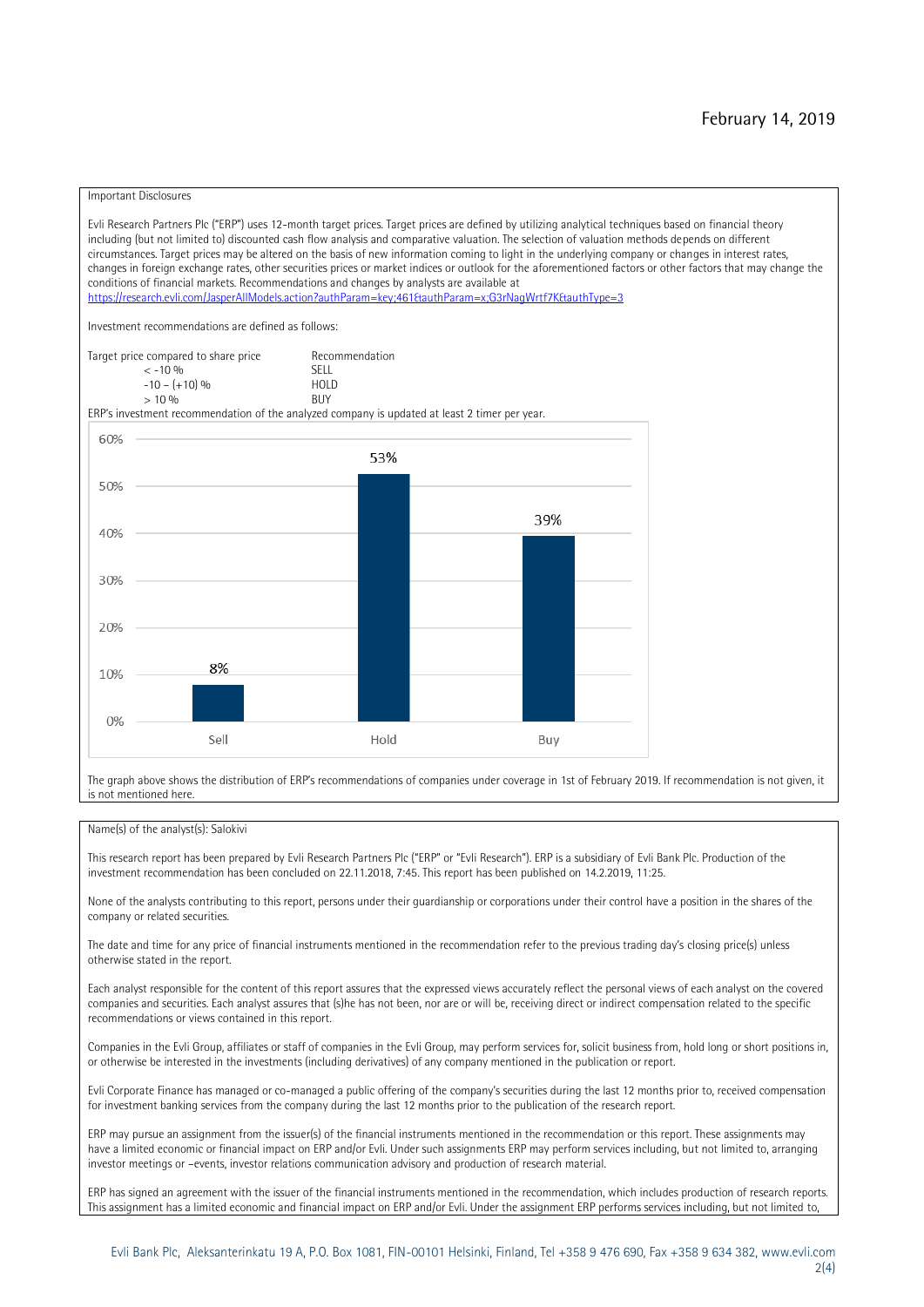arranging investor meetings or –events, investor relations communication advisory and production of research material.

ERP or another company within the Evli Group does not have an agreement with the company to perform market making services.

For the prevention and avoidance of conflicts of interests with respect to this report, there is an information barrier (Chinese wall) between Investment Research and Corporate Finance units concerning unpublished investment banking services to the company. The remuneration of the analyst(s) is not tied directly or indirectly to investment banking transactions performed by Evli Bank Plc or any company within Evli Group.

This report has not been disclosed to the company prior to its dissemination.

This report is provided and intended for informational purposes only and may not be used or considered under any circumstances as an offer to sell or buy any securities or as advice to trade any securities.

This report is based on sources ERP considers to be correct and reliable. The sources include information providers Reuters and Bloomberg, stock-exchange releases from the companies and other company news, Statistics Finland and articles in newspapers and magazines. However, ERP does not guarantee the materialization, correctness, accuracy or completeness of the information, opinions, estimates or forecasts expressed or implied in the report. In addition, circumstantial changes may have an influence on opinions and estimates presented in this report. The opinions and estimates presented are valid at the moment of their publication and they can be changed without a separate announcement. Neither ERP nor any company within the Evli Group are responsible for amending, correcting or updating any information, opinions or estimates contained in this report. Neither ERP nor any company within the Evli Group will compensate any direct or consequential loss caused by or derived from the use of the information represented in this publication.

All information published in this report is for the original recipient's private and internal use only. ERP reserves all rights to the report. No part of this publication may be reproduced or transmitted in any form or by any means, electronic, mechanical, photocopying, recording or otherwise, or stored in any retrieval system of any nature, without the written permission of ERP.

This report or its copy may not be published or distributed in Australia, Canada, Hong Kong, Japan, New Zealand, Singapore or South Africa. The publication or distribution of this report in certain other jurisdictions may also be restricted by law. Persons into whose possession this report comes are required to inform themselves about and to observe any such restrictions.

Evli Bank Plc is not registered as a broker-dealer with the U. S. Securities and Exchange Commission ("SEC"), and it and its analysts are not subject to SEC rules on securities analysts' certification as to the currency of their views reflected in the research report. Evli Bank is not a member of the Financial Industry Regulatory Authority ("FINRA"). It and its securities analysts are not subject to FINRA's rules on Communications with the Public and Research Analysts and Research Reports and the attendant requirements for fairness, balance and disclosure of potential conflicts of interest. This research report is only being offered in U.S. by Auerbach Grayson & Company, LLC (Auerbach Grayson) to Major U.S. Institutional Investors and is not available to, and should not be used by, any U.S. person or entity that is not a Major U.S. Institutional Investor. Auerbach Grayson is a broker-dealer registered with the U.S. Securities and Exchange Commission and is a member of the FINRA. U.S. entities seeking more information about any of the issuers or securities discussed in this report should contact Auerbach Grayson. The securities of non-U.S. issuers may not be registered with or subject to SEC reporting and other requirements.

ERP is not a supervised entity but its parent company Evli Bank Plc is supervised by the Finnish Financial Supervision Authority.